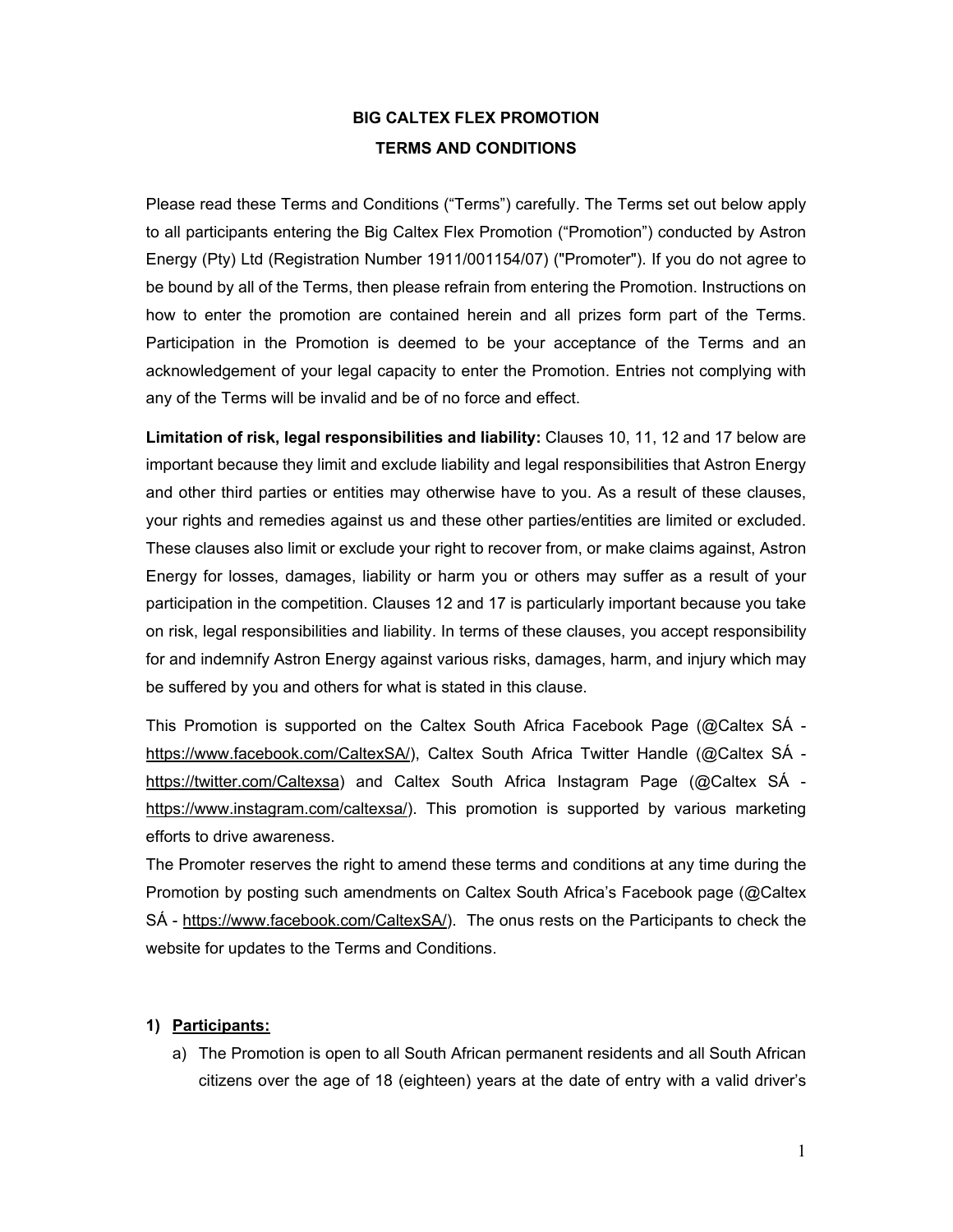license/ temporary license, ("Participants") except for Excluded Participants. The Promotion is only taking place in the Republic of South Africa.

## **2) Excluded Participants:**

a) The Promotion is not open to the directors, the members, the business partners, and the employees of the Promoter, and the Promoter's sales agents, advertising agency staff, advisors, consultants, associated companies, and/or the supplier of any goods or services in connection with the Promotion (whether that person is employed by the Promoter or not). This includes, but is not limited to, the Promoter's Branded Marketer Network and their employees, the Promoter's Service Stations, M&C Saatchi Abel, M&C Saatchi Connect, Standard Bank South Africa, FreshStop, Colony Campaigns, Sapphire Logistics (Pty) Ltd, and the immediate family members of aforesaid persons (including, but not limited to, spouses, life partners, parents, grandparents, siblings and children), and any other person who is controlled directly or indirectly by the Promoter, as well as the associated companies of entities or persons mentioned in this clause 2, including holding companies and subsidiaries, their employees, agents, subsidiaries and consultants. The promotion is also not open to any of the Promoters' service station operators, staff and their immediate families (including, but not limited to, spouses, life partners, parents and children). All such persons are **Excluded Participants**.

### **3) Duration:**

- a) The Promotion commences on Monday, 11 April 2022 at 00h01 and will end on Monday, 20 June 2022 at 23h59.
- b) Any entries received outside of the duration of the Promotion will be invalid, automatically disqualified, and will not be considered.

### **4) Entry Mechanism & Entry Conditions:**

- a) In order to enter the Promotion, a Participant must:
	- i) Spend R250.00 (two hundred and fifty rand) or more on any product sold on the forecourt including fuel and lubricants only, at any of the Promoter's participating service stations located in the Republic of South Africa within the duration of the Promotion;
	- ii) request the receipt and retain the receipt as proof of purchase;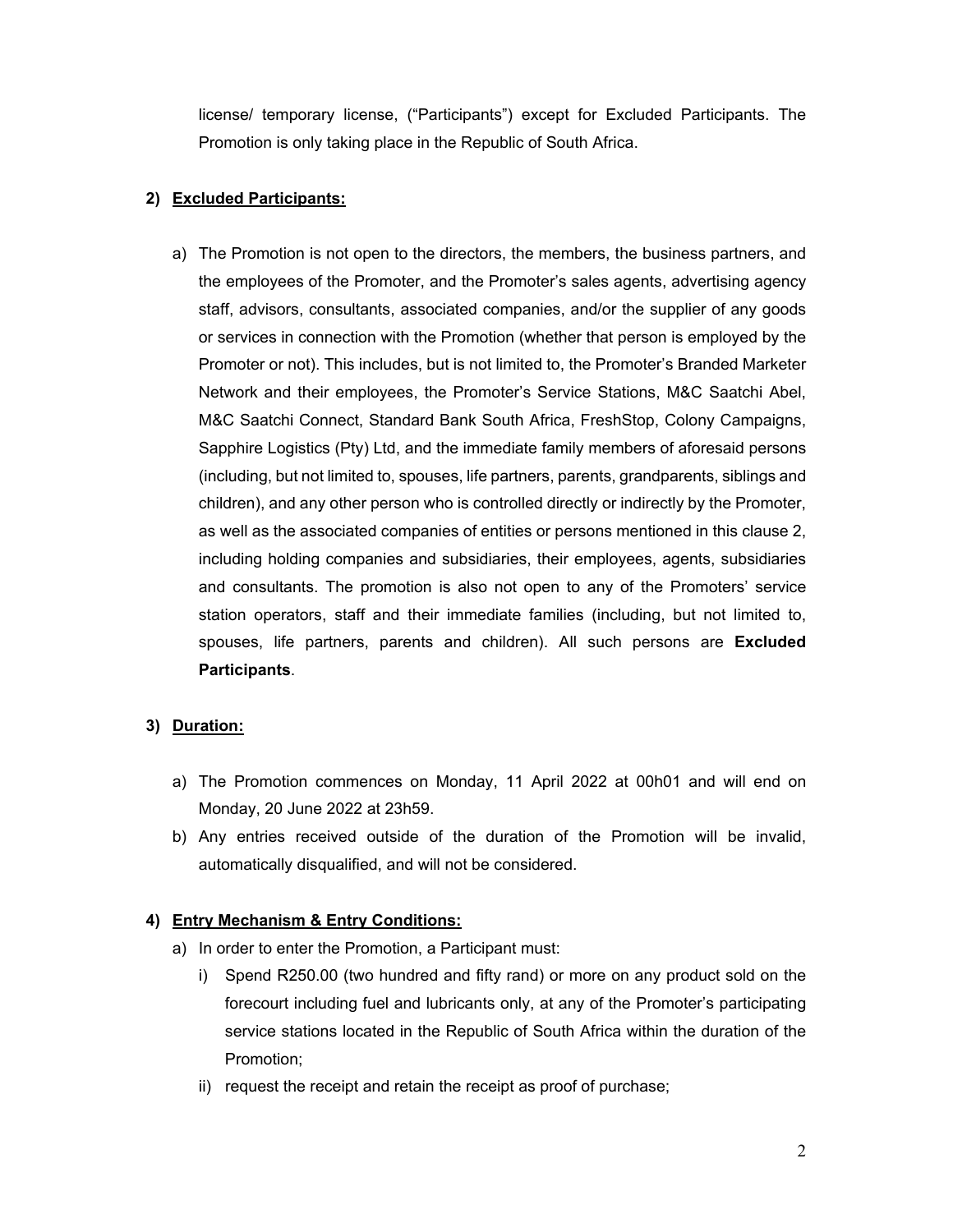- iii) Only the original unique till slip(s) for your purchase(s), dated and timed before the date and time of your entry, and clearly displaying purchase of the qualifying product(s) to the minimum value of R250.00 (two hundred and fifty rand) will be accepted. The receipt must not be written on or tampered with in any way. Should a potential winner not be able to provide the original or a scan or photograph of the original unique till slip to the Promoter on request, that potential winner will be disqualified. The qualifying products are subject to availability at time of purchase.
- iv) Enter via the following channels:
	- (1) USSD:
		- a) Participants will be required to dial \*120\*439679# and follow the prompts. Participants will then be required to enter certain details that appear on their till slip. Once the information has been successfully submitted, the participant will be successfully entered into the Promotion. **Do not send an SMS to \*120\*439679# as these will not be accepted as valid entries to the Competition.**
		- b) Participants will be liable for the standard rates that apply 20c/20secs for USSD. Different networks are subject to charge different rates for data.
		- c) Due to network restrictions, the USSD session will timeout after 120 (one hundred and twenty) seconds. Any entry that times out and is not validly entered will not be considered to be a valid entry. Participants bear the onus of ensuring their entries do not timeout and are validly submitted.
		- d) Free minutes do not apply.
		- e) Incomplete entries will be billed to the relevant service provider.
		- f) The Promoter shall not be responsible for telecommunication failure on the part of the Eligible Contestant's service provider.
		- g) Participants must enter using a phone number that is contactable during office hours i.e. 08h00 to 17h00, Monday to Friday, excluding Public Holidays.

#### **5) Number of entries:**

- a) A winner may only win twice during the promotional period, but only win each prize once during the promotional period. A winner may not win the same prize twice.
- b) Multiple entries are permitted, however, each promotion entry must be for separate purchases of R250.00 or more (in a single purchase) on fuel (petrol or diesel) and/or lubricants and in accordance with entry requirements. Multiple entries of the same purchase will result in immediate disqualification.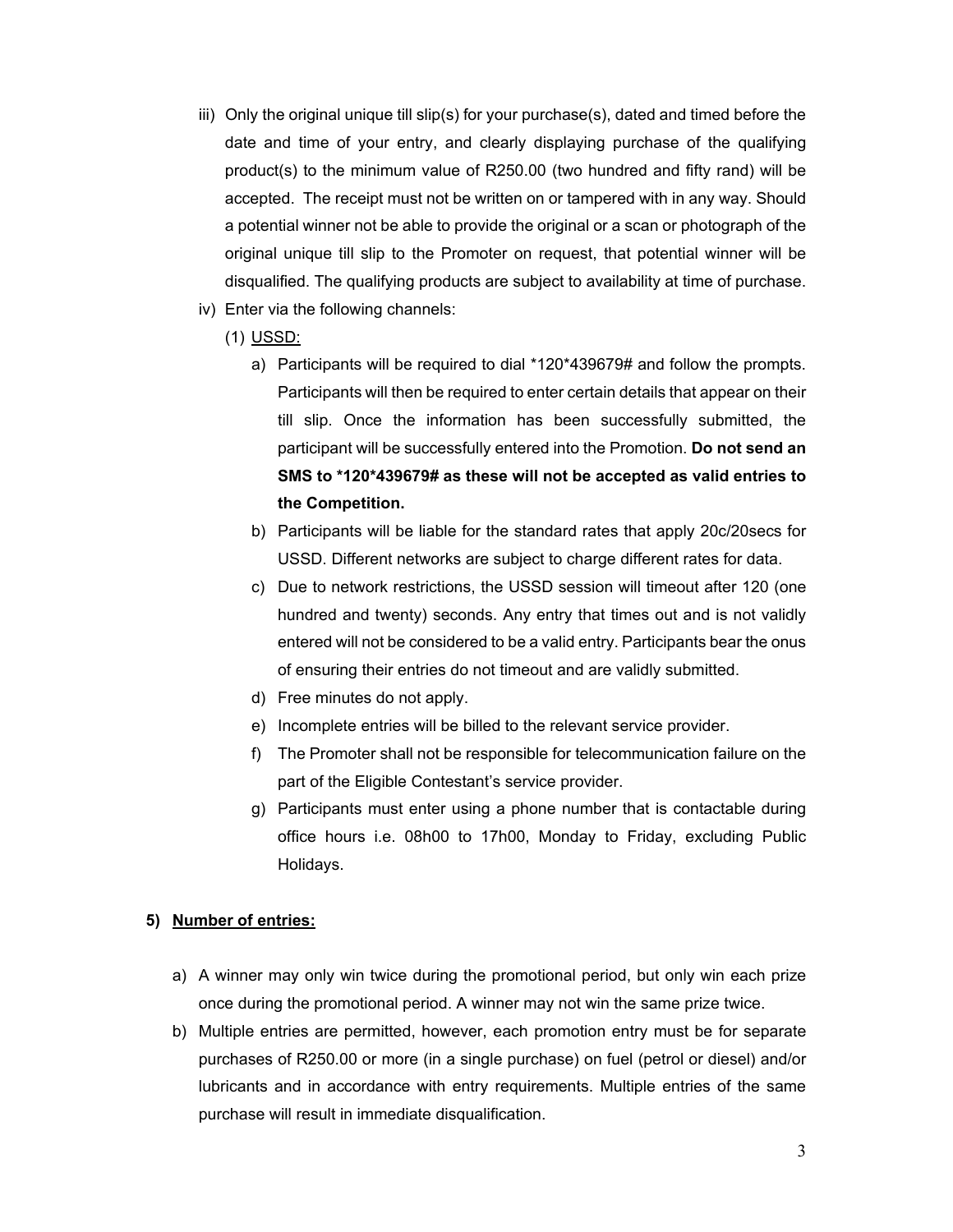c) If any entry was made in a manner, which, in the Promoter's discretion, provides the participant with an unfair and undue advantage over other entrants, such a Participant will be disqualified from this and all future Promotions run by the Promoter. Should there be any dispute in this regard; the Promoter's decision will be final. The Promoter reserves the right to withhold prizes from any such person, and to reclaim any such prize if a breach of this rule is subsequently discovered.

### **6) Prizes:**

a) Eligible Participants stand a chance to win one of the following prizes:

| <b>PRIZE</b>                                         |
|------------------------------------------------------|
| 1x 2021 Audi A1 Sportback 4.0 TFSI                   |
| 10x Sony PlayStation 5 (Disk or Digital version)     |
| 10x iPhone 13 Pro Max or Samsung S21 Ultra           |
| 20x Apple AirPods Pro                                |
| 10x HP Spectre x360 convertible 14inch laptop        |
| 10x Samsung QLED 50inch Smart TV                     |
| 10x Takealot shopping vouchers valid for a period of |
| up to 3 years from the date on which they are issued |
| or until they are redeemed in full.                  |
| 10x SMEG combos including 1.7L Kettle, 2 Slice       |
| Toaster and Jug Blender                              |

- b) Should any of the above listed items be out of stock, it will be replaced with a similar product of same quality and value as the one listed above
- c) Please note that 1 of the 10 R10,000 Takealot voucher will be used as prizes for social media and split into 3x R3,000 vouchers for consumers that post pics of their biggest flex on Facebook, Instagram and/or Twitter.
- d) The aforementioned prizes are non-refundable, non-transferable or exchangeable and the Winner(s) indemnifies the Promoter and its representatives against any harm in experiencing or using a prize to the fullest extent permitted by the Consumer Protection Act.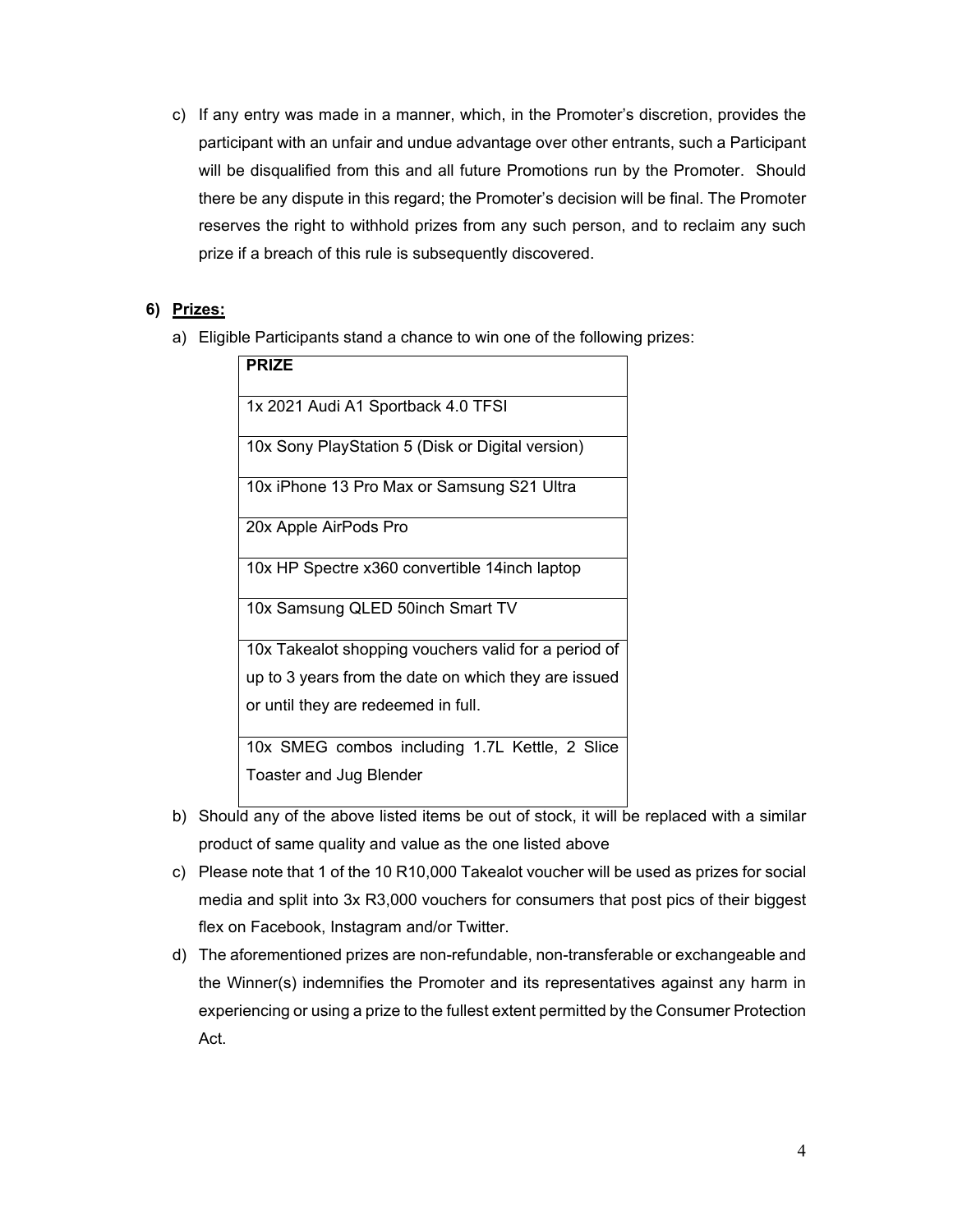e) The Promoter will not be liable for any manufacturing faults, recalls, damage or loss caused by or to the Prize(s) (including the Motor Vehicle) once handed over to the winner.

### **7) Selection of Winners:**

- a) Winner(s) will be selected from the pool of valid entries of Eligible Participants.
- b) Winner(s) in respect of prizes (except for the Motor Vehicle) will be randomly selected by means of a computer-generated random draw weekly for the Duration of the Promotion
- c) The winner of the Motor Vehicle will be randomly selected by means of a computer generated random selection draw at the end of this Promotion. The car winner draw will take place on Tuesday, 21 June 2022. The winner will be announced on  $30<sup>th</sup>$  June 2022.
- d) The draws for each of the prizes will take into consideration all valid entries received on the day on which the last draw was conducted, up until the day before the next draw.
- e) Winner(s) will be contacted via telephone within 24-48 hours (1-2 working days) of the draw date, to verify their contact details. Winners will be required to verify their details on that telephone call. The Promoter will endeavour to contact the Winners telephonically three times within fourteen days of the draw.
- f) If the Promoter is unable to reach any Participant whose name was drawn after three telephone calls, such Participant will be disqualified, and a draw of a replacement Winner will take place in the same manner as the first draw.
- g) A potential prize Winner is not an actual Winner, until his/her status as an Eligible Participant is confirmed, their entry submission is validated and his/her qualifying documents (including proof of the transaction) are completed and submitted to the Promoter or someone nominated by the Promoter.
- h) The Winner(s) will be required to provide a copy of his/her Drivers or Temporary License together with their proof of purchase/original receipt.
- i) If the Winner fails to provide requested documentation within 48 hours (2 days) from being requested to do so, the Winner will forfeit the prize and shall have no claim against the Promoter.

#### **8) Contacting of a Winner:**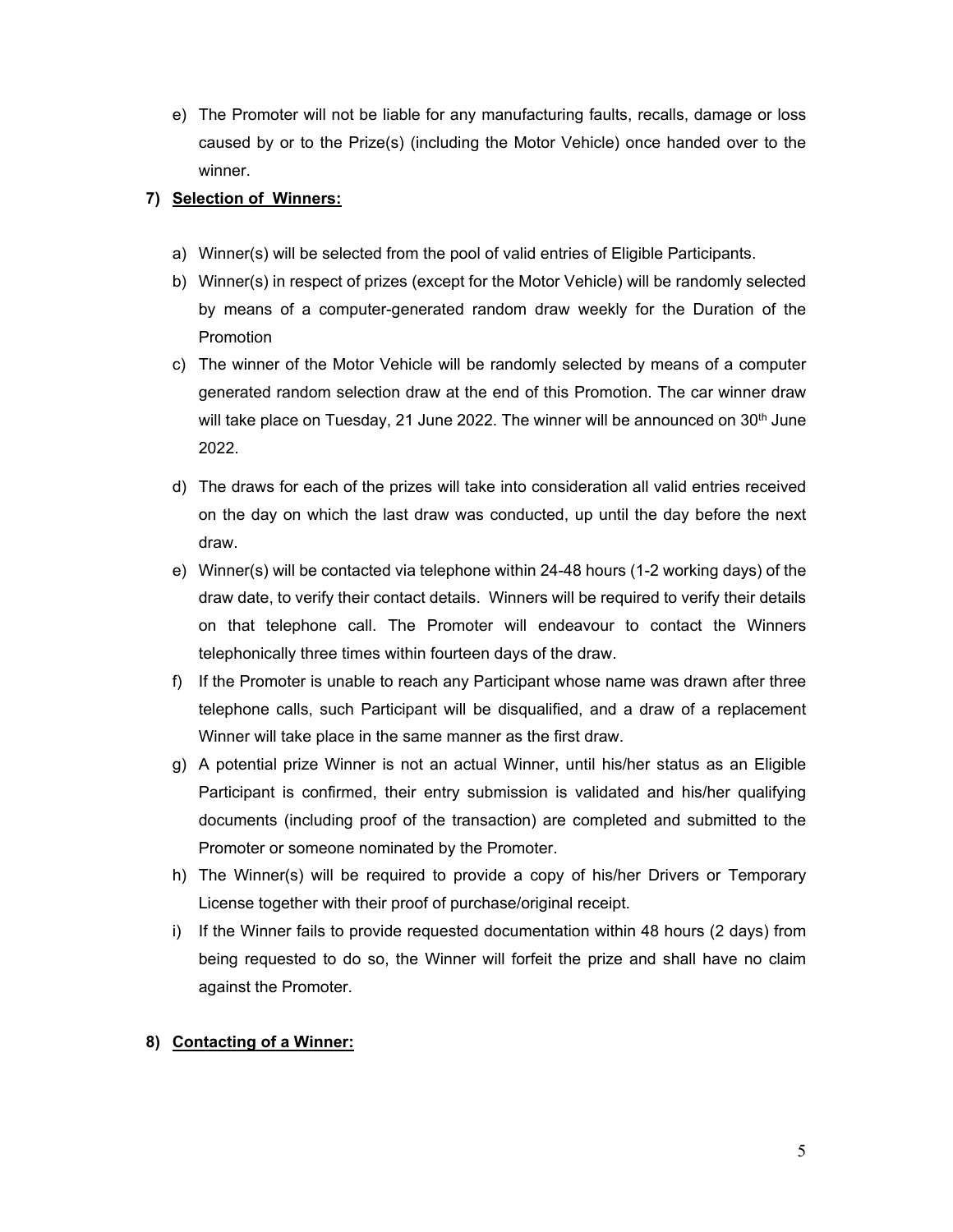- a) Colony Campaign, the company nominated by the Promoter ('Notifier') will contact a potential prize Winners by telephone ("Telephone Call") to the cell phone number used to enter the promotion by that potential prize Winner.
- b) The Notifier will endeavour to contact the Winner once every day for 3 consecutive working days after their name is drawn and leave a voice message (if possible to do so), in order to verify their details. However, if the Winner cannot be reached and does not return the call within 24 hours of the last voice message being left on the third working day of attempting to contact a Winner, the prize will be forfeited and another Winner will be selected in accordance with the provisions of the Terms.
- c) Such contacted potential prize Winner, will then be required to provide their proof of the purchase, a copy of their ID, valid driver's license/ temporary driver license and a Winners release form (which will be provided by the company nominated by the Promoter) within 48 hours from receiving the Telephone Call by the Notifier, failing or refusing to do so for any reason, the potential Winner will be deemed to have rejected the Prize and it shall revert to the Promoters.
- d) The Winner (s) will be required to provide their proof of purchase (/till slip) connected with their winning entry. The details contained in the original till slip retailed by the Winner must match those in the Winner's entry. If the details in the Winner's original proof of purchase do not match those of the winning entry, that Winner will be disqualified and the Promotor will conduct another random draw to select a Winner.
- e) Entrants' and Winners' personal information will be handled in accordance with clause 14 below.

### **9) Validation of a Winner:**

**a)** The Notifier will be responsible for all Winner validation & arrangement and collection & distribution of prizes.

#### **10) Winner Prize Redemption:**

- a) The Promoter shall not be responsible for any delay in delivery or failure of safe delivery of prizes.
- b) The Promoter reserves the right to request proof of residency address (to the Promoter's satisfaction in its discretion) before issuing the prize.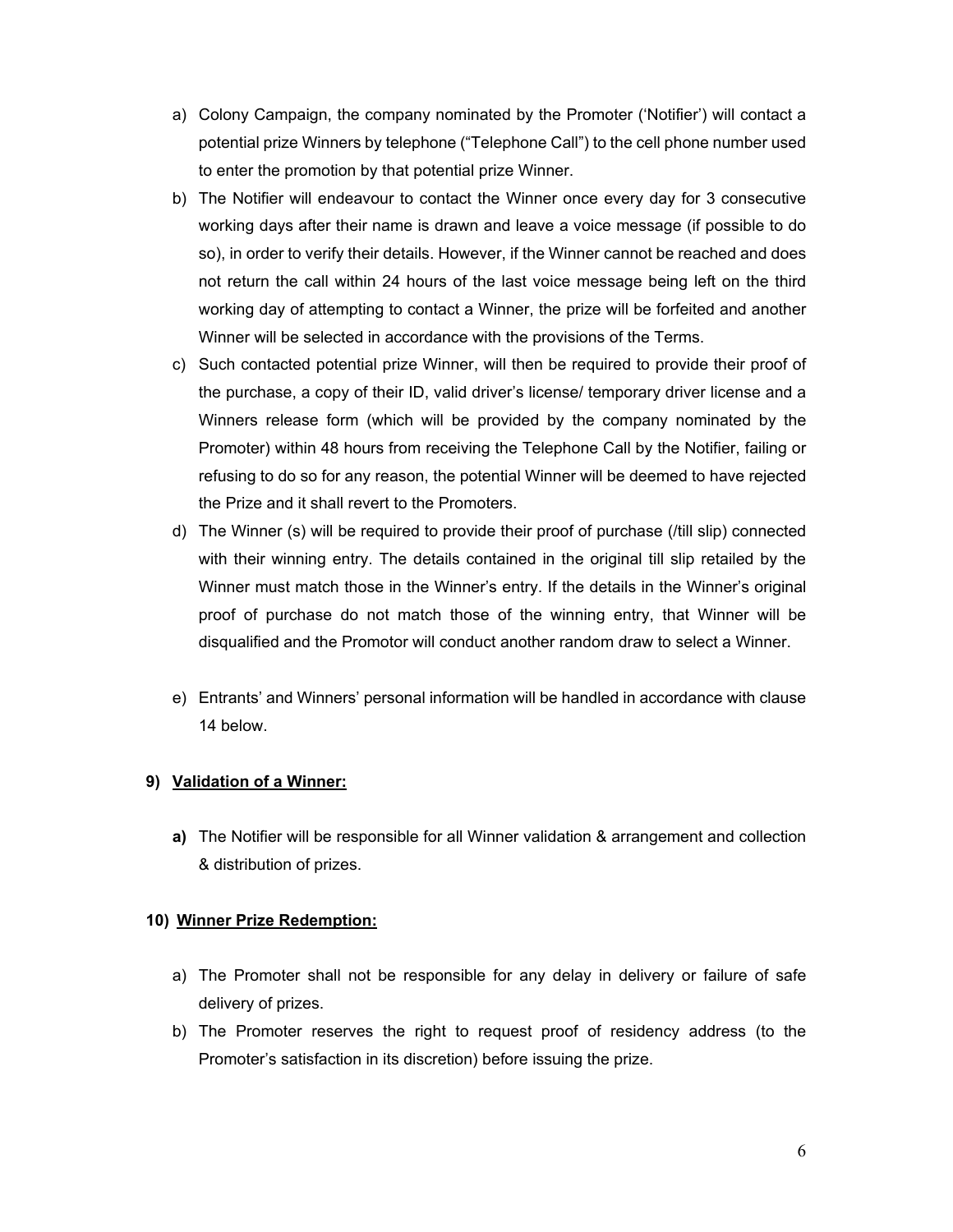- c) Each Prize, or any unused portion thereof, is non-refundable, non-transferable or exchangeable and the Winner indemnifies the Promoter and its representatives against any harm in using a prize.
- d) The prizes are valued up to what is listed above. The Promoter accepts no responsibility for any variation in the prizes' value or the actual prizes.
- e) The Winner (s) of the prizes including the Motor Vehicle, may be required to collect their prize from a specified Caltex Service Station within the province/ town in which they entered from within 20 working days.
- f) The travel costs that a Winner may incur to collect their prize is for their own account.
- g) The winner of the motor vehicle will be required to attend to the registration of the Motor Vehicle at their own cost.
	- i) The Promoter will be responsible for the cost of insurance for the Motor Vehicle prior to the Motor Vehicle being handed over to the Winner. The Winner will be responsible for insuring the Motor Vehicle, at the Winner's own costs, upon receipt of the Motor Vehicle from the Promoter.

### **11) Forfeiture of the prize:**

- a) The Winner(s) of the Motor Vehicle and the other prizes have 20 working days to collect the Motor Vehicle or the other prizes from the address provided by the Promoter once they have been informed that they have won, with transport to this address being for the Winner's own account. Failure to claim/ collect their prize, within the given time frame, will result in the prize being forfeited and will be allocated to a new Eligible Participant that is selected in accordance with the provisions of the Terms. The Promoter and its promotional and advertising agents, merchandisers and organisers are not be responsible for any decline of acceptance of any of the prizes by any Winner, for any reason.
- **b)** The prizes shall not be awarded (and entries disqualified) if entry procedures or these Terms and Conditions have not been adhered to or if the Promoter detects and/or suspects any irregularities or fraudulent practices.

### **12) Limitation of Liability:**

a) If for any reason, this Promotion cannot be run as planned because of infection by computer virus, bugs, tampering, unauthorized intervention, technical failures or any other causes which corrupt or affect the administration, security, fairness, integrity or proper conduct of this Promotion, the Promoter reserves the right in its sole discretion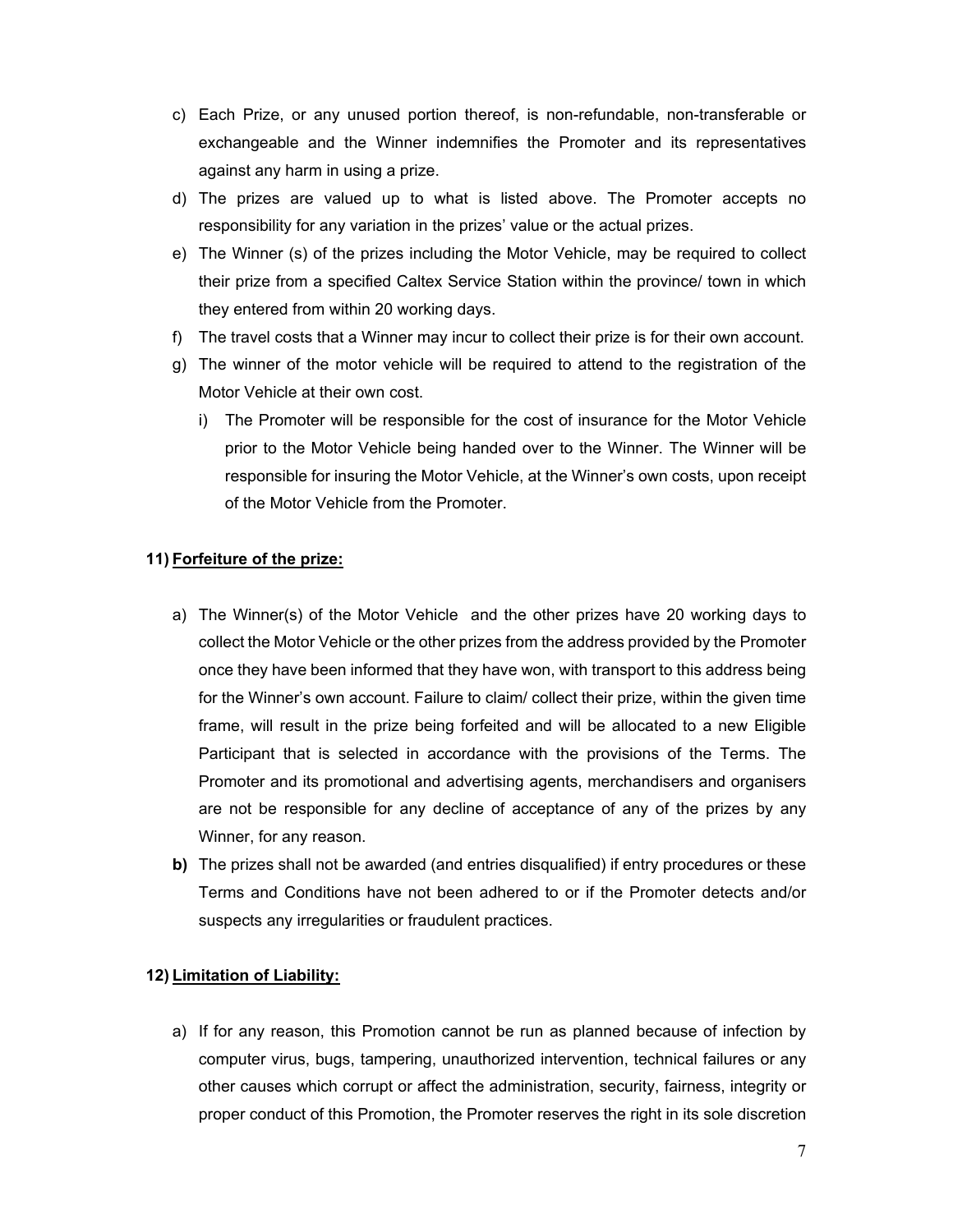to cancel, terminate, modify or suspend the Promotion subject to any written directions under applicable legislation. The Promoter also reserves the right in its sole discretion to disqualify any individual who the Promoter has reason to believe has breached any of these conditions or engaged in any unlawful or other improper misconduct calculated to jeopardize the fair and proper conduct of the Promotion. The Promoter's legal rights to recover damages or other compensation from such an offender are reserved. Therefore, the participant waives their right which they may have against the Promoter and hereby acknowledges that they will have no right of recourse or claim of against the Promoter, even if caused by the negligence of the Promoter.

- b) The Promoter is not responsible for any problems or technical malfunction of any telephone network or lines, computer on-line systems, servers, or providers, computer equipment, software, technical problems or traffic congestion on the Internet or at any website, or any combination thereof, including any injury or damage to participants or any other person's computer related to or resulting from participation in or downloading any materials in this Promotion.
- c) If required by the Minister of Trade and Industry and Competition, the National Consumer Commission or for whatever other reason, the Promoter will have the right to terminate this Promotion with immediate effect and without notice of such termination. In such an event, all Entrants hereby waive any rights, which they may have against us and hereby acknowledge that they will have no recourse or claim of any nature whatsoever against the Promoters.
- d) The Promoter reserves the right to delete any information uploaded by a participant which the Promoter, in its absolute discretion, believes is illegal, obscene, offensive or defamatory, or infringes the intellectual property rights of a third party, or is otherwise inappropriate for a campaign designed for mass audience entertainment.
- e) The Promoter will not be liable for any loss or damage whatsoever which is suffered (including but not limited to indirect or consequential loss) or for any personal injury suffered or sustained in connection with the promotion and or prize/s except for any liability, which cannot be excluded by law. The Promoter will not be responsible for any incorrect, inaccurate or incomplete information communicated in the course of or in connection with this promotion, if the deficiency is occasioned by any cause outside the reasonable control of the Promoter, including without limitation, technical malfunctions or failures or warranties (including warranties and functionalities of the prizes).
- f) If any provision of these Terms and Conditions is found to be invalid or unenforceable by any court of competent jurisdiction, then that provision shall be severed from these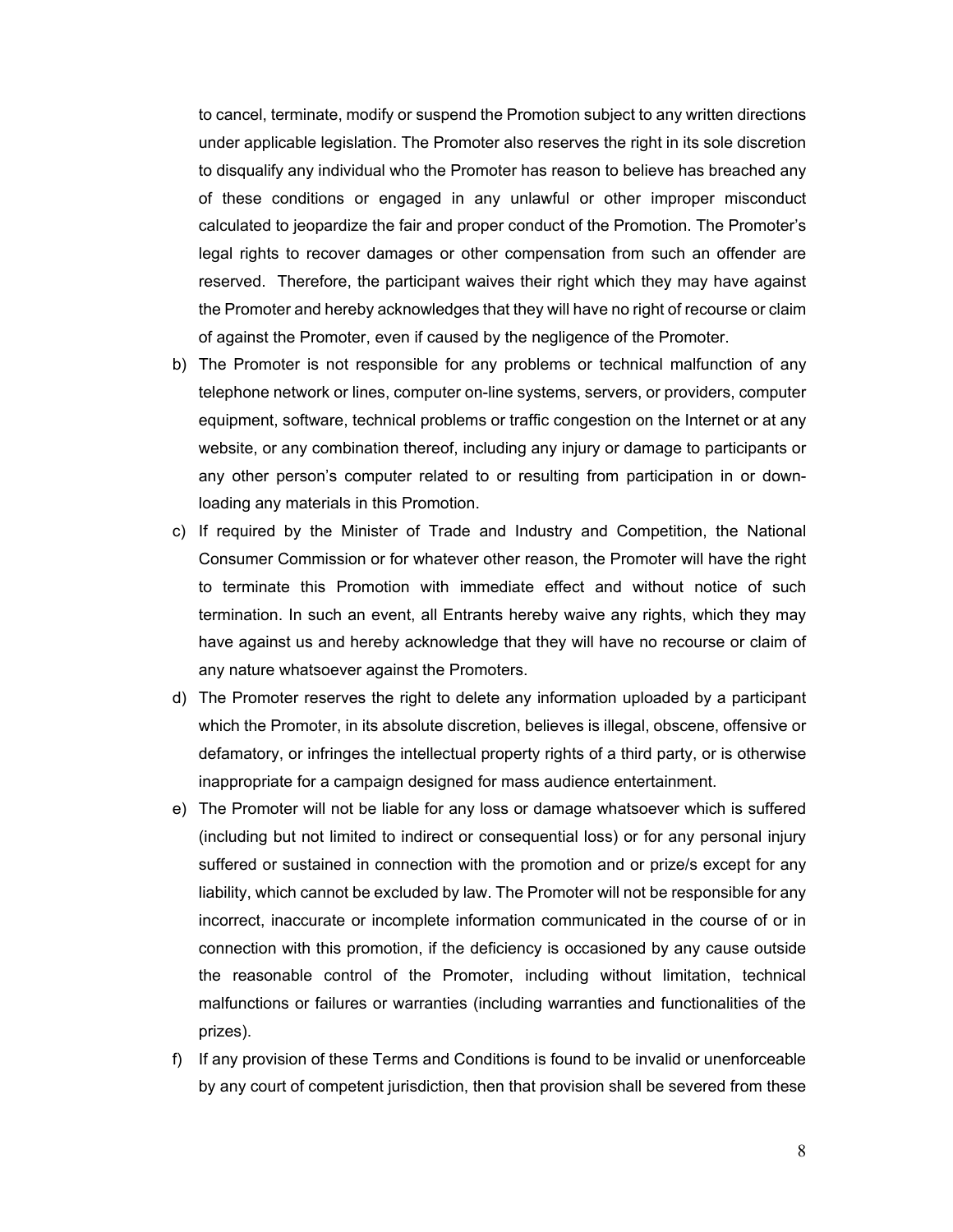Terms and Conditions and shall not affect the validity or enforceability of any remaining provisions.

# **13) Promoter's Decision Final:**

- a) The Promoter's decisions on all issues regarding the promotion will be final, binding and no correspondence will be entered into. The Promoter also reserves the right to:
	- i) correct any errors or omissions regarding the Promotion, including on any published material; or
	- ii) suspend or terminate the Promotion, on written notice at any time, and such cancellation or termination shall be deemed to have taken effect from the date of such notice.
- b) The Promoter's decision to disqualify an entry is final and no correspondence will be entered into.

## **14) Use of Personal Information:**

- a) The Promoter collects personal information about entrants (including identification, contact and address information) in order to contact them about the promotion and where appropriate, verify their identity to award and deliver prizes. Personal information will be handled in accordance with the Protection Of Personal Information Act of South Africa.
- b) Only those entrants who opt-in to receive future communications from the Promoter will also be contacted for future promotions and communication related to the Promoter.

### **15) Publication of Winner(s):**

- a) Eligible Participants that are selected as Winners, consent to having their names published, subject to a right of refusal in the following media:
	- i) on the Promoter's website i.e. www.caltex.co.za/promotions
	- ii) via the Promoter's Social Media platforms

### **16) Further Participation by a Winner:**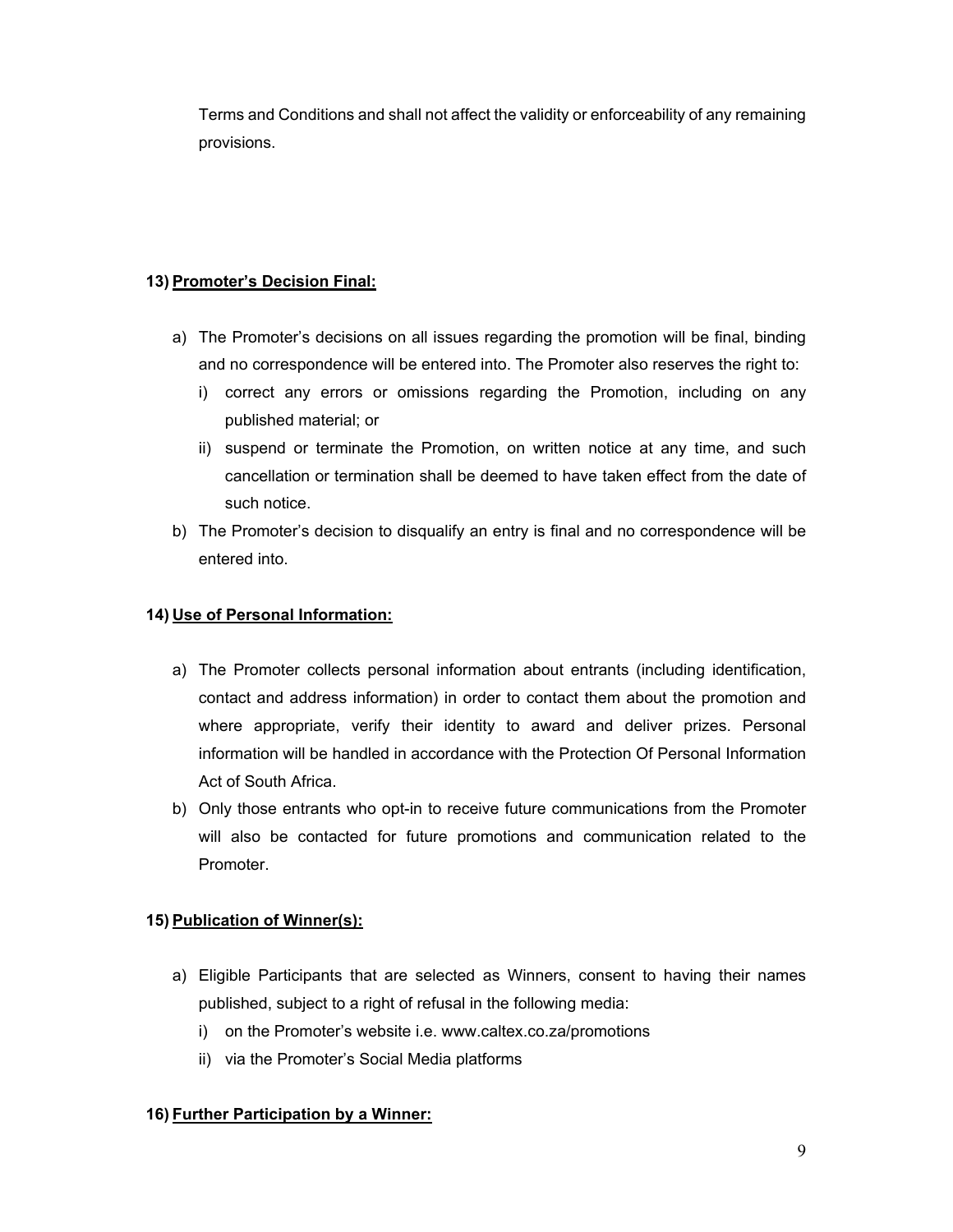- a) The Promoter may, after a Winner has been publicly announced, request that such Winner agrees in writing or otherwise to endorse, promote and advertise the goods or services of the Promoter, at no cost or expense to the Winner subject to right of refusal. The Winner may also be required to take part in publicity campaigns for broadcasting or publishing purposes and will be requested to consent to having their photograph taken for all press releases and/or social media. The Winner is entitled to refuse this request.
- b) Prize Winners, on acceptance of prizes, may be requested to be identified in publicity, broadcastings or publications with Promoter's internal or external communications including social media, subject to a right of refusal. The Winner is entitled to refuse this request. Upon winning, their names (first name, last initial and town of residence) may also be announced on the Caltex Facebook page. Winners that take part in any publicity will not be entitled to any payment or other remuneration for such publicity or otherwise. The Winner is entitled to refuse this request.
- c) Participants warrant that they have full rights to the content that they upload and that the use of the said material shall not constitute a breach of any third party's copyright or other intellectual property rights.
- d) Participants agree that by uploading their "images" and comments, they grant permission to the Promoter to use the images, comments or any part thereof unless specifically refused / declined consent/permission, in any and all media for the Promoter's business purposes, including promotional/marketing purposes with no consideration payable to the participants. Such permission is perpetual and irrevocable. Participants release and agree to hold harmless the Promoter and all acting with their authority from any liability for such use and from any other claims arising from such use.
- e) Social media sites include but are not limited to, Facebook, Twitter, Instagram, YouTube. Original content includes but is not limited to, any piece of written content, audio or visual video or sound clips, images, photographs.
- f) If participants include any personal information of third parties in content that they upload or other information provided to the Promoter for purposes of the Promotion, they must be legally permitted to provide such information and to grant the permission referred to in clause 14, in respect of such information. Each participant indemnifies the Promoter against any losses suffered or claims made against the Promoter as a result of the participant not being legally permitted to provide such information or grant the Promoter permission to use it.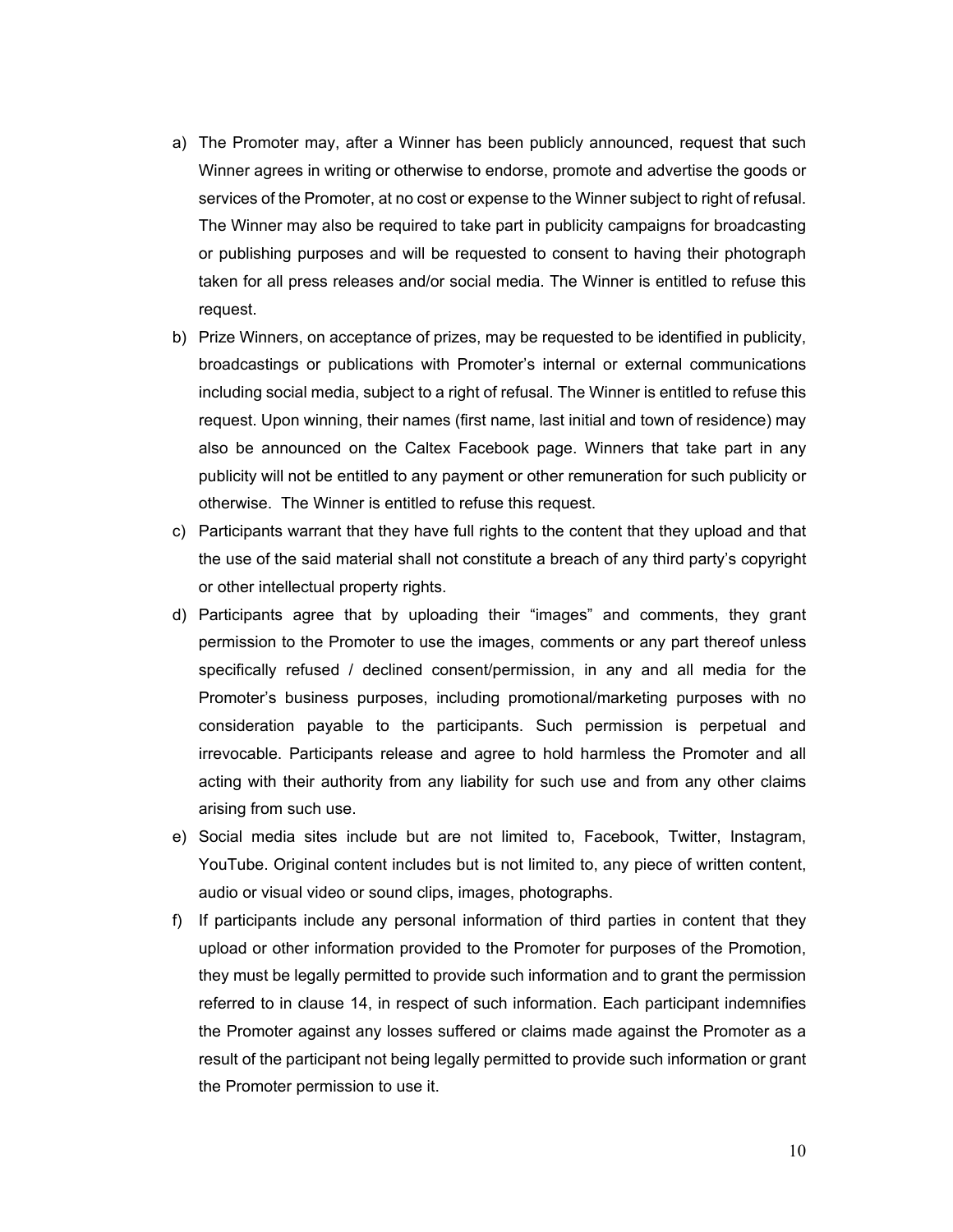g) Content created for the promotion may not be in any way derogatory or harmful to any party; public, entrants or promoters. Such content shall be removed and the creator banned from the site. Content which is seen to do the following shall be removed from the site and the creator will be banned: content that is perceived to be spam, the collection of personal information, content that serves a commercial purpose or content that is deemed malicious. The Promoter reserves the right to remove any such content from the site without prior warning. The Promoter reserves the right to judge these pieces of content and will use their own discretion in determining whether or not they are outside the guidelines set out in these terms and conditions.

#### **17) Indemnification:**

- a) All Participants and Winners indemnify the Promoter, its directors, employees, contractors, advertising agencies, advisors, suppliers and agents against any risks, loss, claims or ownership arising from:
	- i) the use or disposal of the prize including, but not limited to, accident, injury, harm, or loss;
	- ii) their participation in the Promotion, including any costs associated with such participation;
	- iii) against any direct, indirect, special, incidental, consequential damages or loss of any kind regardless of how this was caused, and whether it arose under the law of contract or delict or otherwise, because of the participants entrance to the Promotion;
	- iv) any subsequent transfer or exchange of the prize; and/or iv. any lawful cancellation or termination of the promotion or the correction of any errors or omissions within the Duration of the Promotion.
- b) This means that even if the Promoter is negligent you will have no claim against them for any harm listed above.
- c) Neither Promoter nor its agents or distributors will have any liability in relation to this Promotion.
- d) The Promoter reserves the right to carry out reasonable due diligence to help ensure that the use of any such person in advertising or publicity for the Promotion will not bring the Promoter or any of the Promoter's brands into public disrepute, contempt, scandal or ridicule or reflect unfavorably on the Promotion as determined by Promoter in its sole discretion.